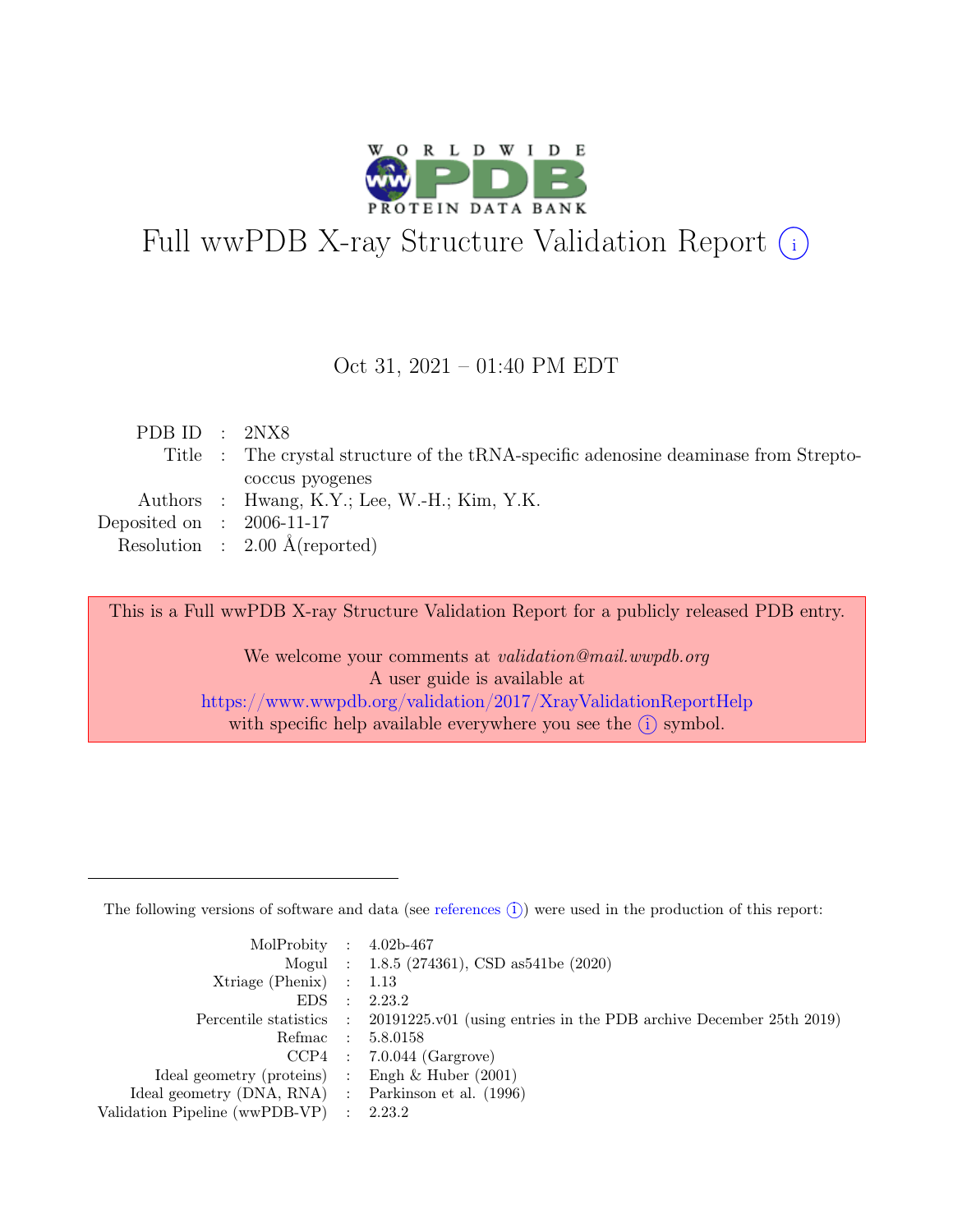# 1 Overall quality at a glance  $(i)$

The following experimental techniques were used to determine the structure: X-RAY DIFFRACTION

The reported resolution of this entry is 2.00 Å.

Percentile scores (ranging between 0-100) for global validation metrics of the entry are shown in the following graphic. The table shows the number of entries on which the scores are based.



| Metric                | Whole archive<br>$(\# \text{Entries})$ | Similar resolution<br>$(\# \text{Entries}, \text{ resolution } \text{range}(\AA))$ |
|-----------------------|----------------------------------------|------------------------------------------------------------------------------------|
| $R_{free}$            | 130704                                 | 8085 (2.00-2.00)                                                                   |
| Clashscore            | 141614                                 | $9178(2.00-2.00)$                                                                  |
| Ramachandran outliers | 138981                                 | $9054(2.00-2.00)$                                                                  |
| Sidechain outliers    | 138945                                 | $9053(2.00-2.00)$                                                                  |
| RSRZ outliers         | 127900                                 | 7900 (2.00-2.00)                                                                   |

The table below summarises the geometric issues observed across the polymeric chains and their fit to the electron density. The red, orange, yellow and green segments of the lower bar indicate the fraction of residues that contain outliers for  $\geq$ =3, 2, 1 and 0 types of geometric quality criteria respectively. A grey segment represents the fraction of residues that are not modelled. The numeric value for each fraction is indicated below the corresponding segment, with a dot representing fractions <=5% The upper red bar (where present) indicates the fraction of residues that have poor fit to the electron density. The numeric value is given above the bar.

| Mol | $\gamma$ hain | Length | Quality of chain |     |    |
|-----|---------------|--------|------------------|-----|----|
|     |               |        | 6%               |     |    |
|     |               | 70     | 66%              | 26% | 6% |

The following table lists non-polymeric compounds, carbohydrate monomers and non-standard residues in protein, DNA, RNA chains that are outliers for geometric or electron-density-fit criteria:

|  |  |  | Mol Type   Chain   Res   Chirality   Geometry   Clashes   Electron density |
|--|--|--|----------------------------------------------------------------------------|
|  |  |  |                                                                            |

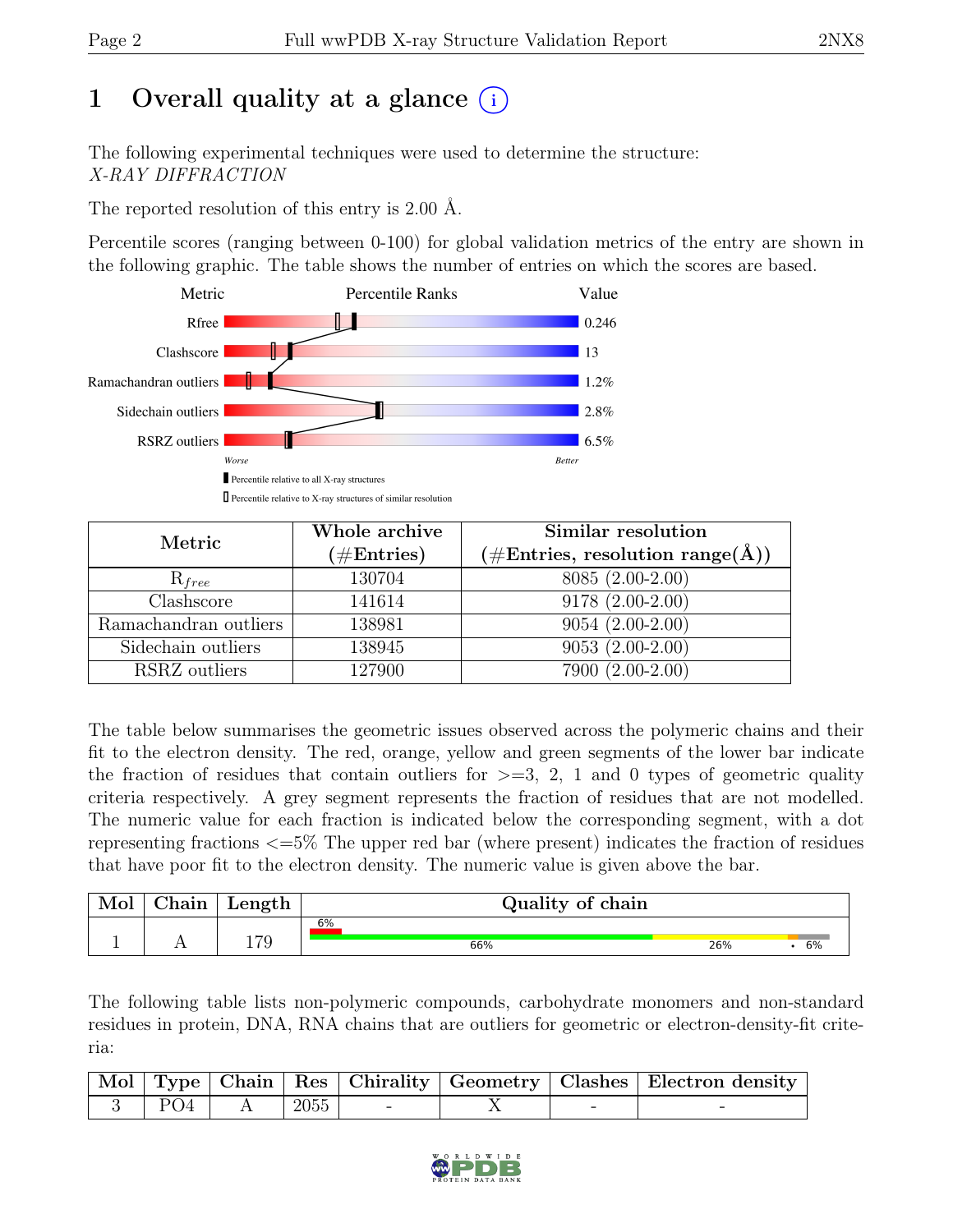# 2 Entry composition  $(i)$

There are 4 unique types of molecules in this entry. The entry contains 1470 atoms, of which 0 are hydrogens and 0 are deuteriums.

In the tables below, the ZeroOcc column contains the number of atoms modelled with zero occupancy, the AltConf column contains the number of residues with at least one atom in alternate conformation and the Trace column contains the number of residues modelled with at most 2 atoms.

• Molecule 1 is a protein called TRNA-specific adenosine deaminase.

| Mol | $\mid$ Chain $\mid$ Residues | $\rm{Atoms}$  |     |     |     | $\text{ZeroOcc}$   AltConf   Trace |  |  |
|-----|------------------------------|---------------|-----|-----|-----|------------------------------------|--|--|
|     | 168                          | Total<br>1326 | 831 | 237 | 247 |                                    |  |  |

There are 10 discrepancies between the modelled and reference sequences:

| Chain | Residue        | Modelled   | Actual     | Comment               | Reference         |
|-------|----------------|------------|------------|-----------------------|-------------------|
| A     |                | MET        |            | <b>SEE REMARK 999</b> | UNP Q5XE14        |
| A     | $\overline{2}$ | <b>GLU</b> |            | <b>SEE REMARK 999</b> | <b>UNP Q5XE14</b> |
| A     | 3              | <b>LEU</b> |            | SEE REMARK 999        | UNP Q5XE14        |
| A     |                | <b>GLY</b> |            | <b>SEE REMARK 999</b> | UNP Q5XE14        |
| А     | 5              | <b>GLU</b> |            | SEE REMARK 999        | UNP Q5XE14        |
| A     | 6              | <b>SER</b> |            | <b>SEE REMARK 999</b> | UNP Q5XE14        |
| A     | 7              | <b>PHE</b> |            | <b>SEE REMARK 999</b> | UNP Q5XE14        |
| A     | 8              | <b>LEU</b> |            | <b>SEE REMARK 999</b> | UNP Q5XE14        |
| A     | 27             | <b>SER</b> | <b>ALA</b> | engineered mutation   | UNP Q5XE14        |
|       | 122            | VAL        | <b>ALA</b> | engineered mutation   | UNP Q5XE14        |

• Molecule 2 is ZINC ION (three-letter code: ZN) (formula: Zn).

|  | Mol   Chain   Residues | $\boldsymbol{\mathrm{Atoms}}$ |  | $ZeroOcc \mid AltConf \mid$ |
|--|------------------------|-------------------------------|--|-----------------------------|
|  |                        | Total                         |  |                             |

• Molecule 3 is PHOSPHATE ION (three-letter code: PO4) (formula:  $O_4P$ ).

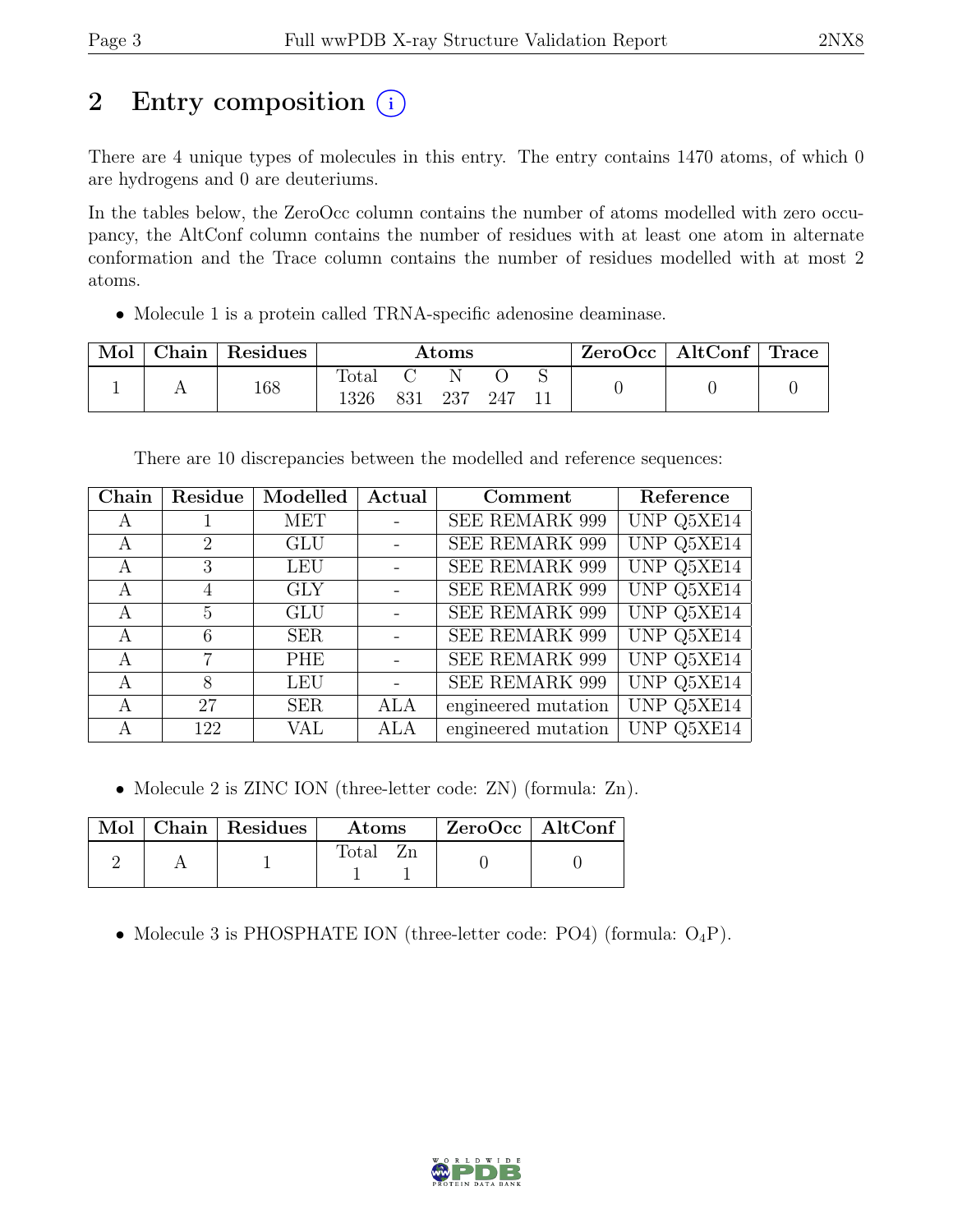

|  | $\blacksquare$ Mol $\vert$ Chain $\vert$ Residues $\vert$ | <b>Atoms</b> |  |  | $ZeroOcc$   AltConf |
|--|-----------------------------------------------------------|--------------|--|--|---------------------|
|  |                                                           | <b>Total</b> |  |  |                     |

 $\bullet\,$  Molecule 4 is water.

|  | Mol   Chain   Residues | Atoms               | ZeroOcc   AltConf |  |
|--|------------------------|---------------------|-------------------|--|
|  | 138                    | Total<br>138<br>138 |                   |  |

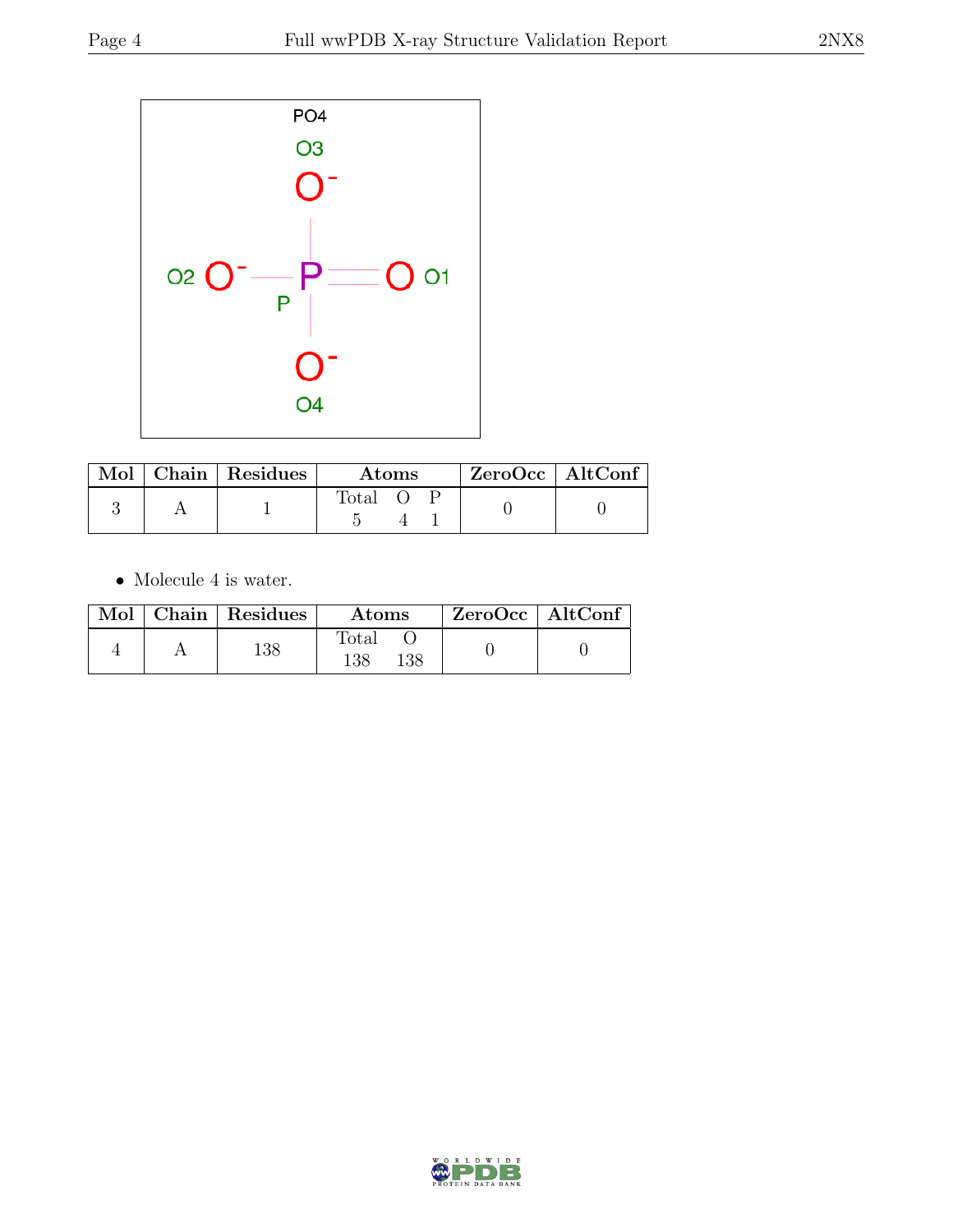# 3 Residue-property plots  $(i)$

These plots are drawn for all protein, RNA, DNA and oligosaccharide chains in the entry. The first graphic for a chain summarises the proportions of the various outlier classes displayed in the second graphic. The second graphic shows the sequence view annotated by issues in geometry and electron density. Residues are color-coded according to the number of geometric quality criteria for which they contain at least one outlier:  $green = 0$ , yellow  $= 1$ , orange  $= 2$  and red  $= 3$  or more. A red dot above a residue indicates a poor fit to the electron density (RSRZ > 2). Stretches of 2 or more consecutive residues without any outlier are shown as a green connector. Residues present in the sample, but not in the model, are shown in grey.

• Molecule 1: TRNA-specific adenosine deaminase



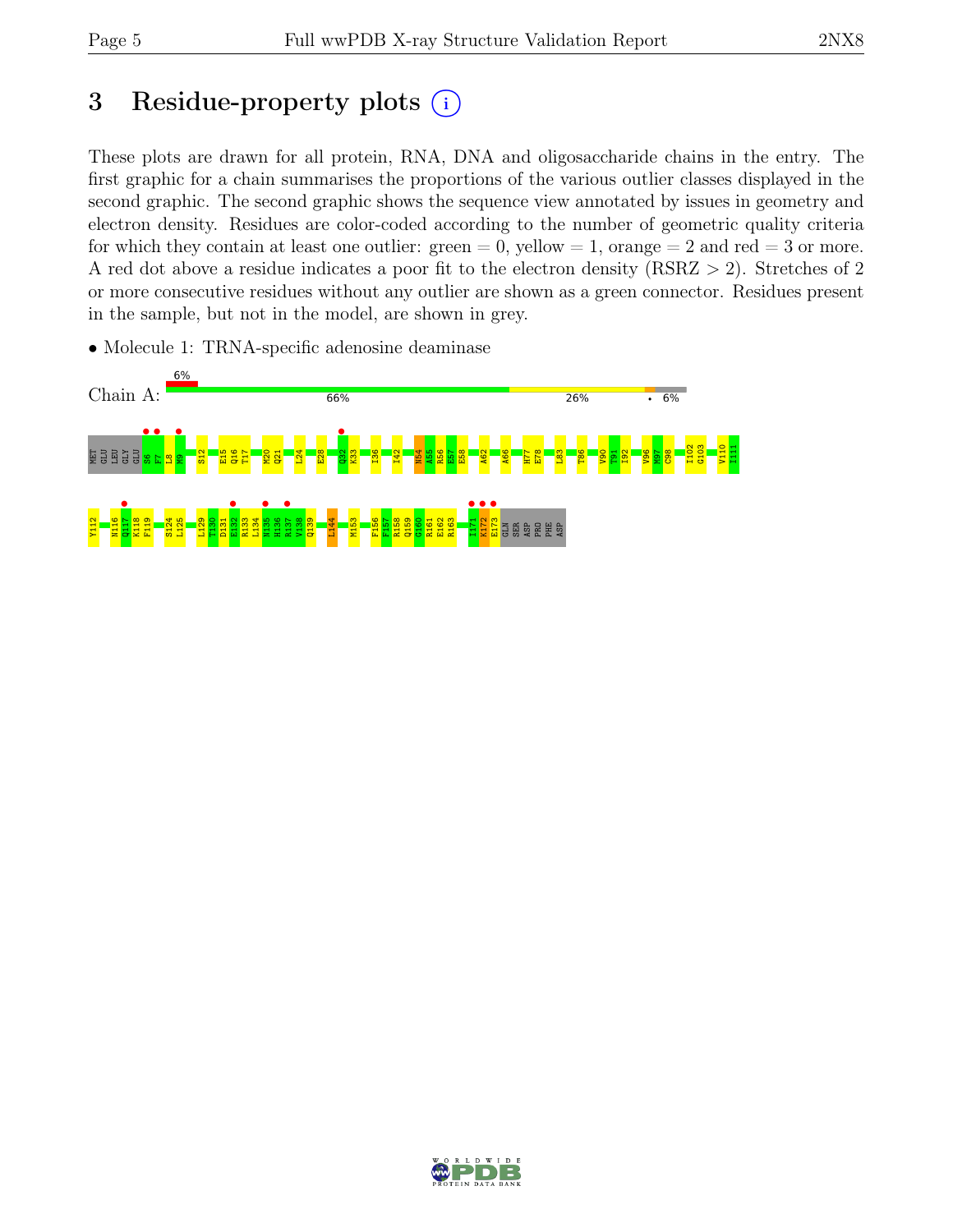# 4 Data and refinement statistics  $(i)$

| Property                                                          | Value                                                    | <b>Source</b> |
|-------------------------------------------------------------------|----------------------------------------------------------|---------------|
| Space group                                                       | P 42 21 2                                                | Depositor     |
| $\overline{\text{Cell}}$ constants                                | 80.09Å<br>81.10Å<br>80.09Å                               |               |
| a, b, c, $\alpha$ , $\beta$ , $\gamma$                            | $90.00^\circ$<br>$90.00^\circ$<br>$90.00^\circ$          | Depositor     |
| Resolution $(\AA)$                                                | 19.66<br>2.00<br>$\equiv$ .                              | Depositor     |
|                                                                   | 32.76<br>$-1.98$                                         | <b>EDS</b>    |
| % Data completeness                                               | 89.9 (19.66-2.00)                                        | Depositor     |
| (in resolution range)                                             | 92.9 (32.76-1.98)                                        | <b>EDS</b>    |
| $R_{merge}$                                                       | 0.08                                                     | Depositor     |
| $\mathrm{R}_{sym}$                                                | 0.08                                                     | Depositor     |
| $\frac{1}{\sqrt{I}}$                                              | $1.17$ (at $1.98\text{\AA}$ )                            | Xtriage       |
| Refinement program                                                | $\overline{\text{CNS} 1.1}$                              | Depositor     |
|                                                                   | $0.214$ , $0.242$                                        | Depositor     |
| $R, R_{free}$                                                     | 0.225<br>0.246<br>$\overline{\phantom{a}}$               | DCC           |
| $R_{free}$ test set                                               | $1504$ reflections $(4.85\%)$                            | wwPDB-VP      |
| Wilson B-factor $(A^2)$                                           | 24.9                                                     | Xtriage       |
| Anisotropy                                                        | 0.245                                                    | Xtriage       |
| Bulk solvent $k_{sol}(e/\mathring{A}^3), B_{sol}(\mathring{A}^2)$ | 0.40, 51.8                                               | <b>EDS</b>    |
| L-test for twinning <sup>2</sup>                                  | $\langle  L  \rangle = 0.48, \langle L^2 \rangle = 0.32$ | Xtriage       |
|                                                                   | $0.018$ for $-h, l, k$                                   |               |
| Estimated twinning fraction                                       | $0.008$ for $-l,-k,-h$                                   | Xtriage       |
| $F_o, F_c$ correlation                                            | 0.94                                                     | <b>EDS</b>    |
| Total number of atoms                                             | 1470                                                     | wwPDB-VP      |
| Average B, all atoms $(\AA^2)$                                    | 34.0                                                     | wwPDB-VP      |

Xtriage's analysis on translational NCS is as follows: The largest off-origin peak in the Patterson function is 4.93% of the height of the origin peak. No significant pseudotranslation is detected.

<sup>&</sup>lt;sup>2</sup>Theoretical values of  $\langle |L| \rangle$ ,  $\langle L^2 \rangle$  for acentric reflections are 0.5, 0.333 respectively for untwinned datasets, and 0.375, 0.2 for perfectly twinned datasets.



<span id="page-5-1"></span><span id="page-5-0"></span><sup>1</sup> Intensities estimated from amplitudes.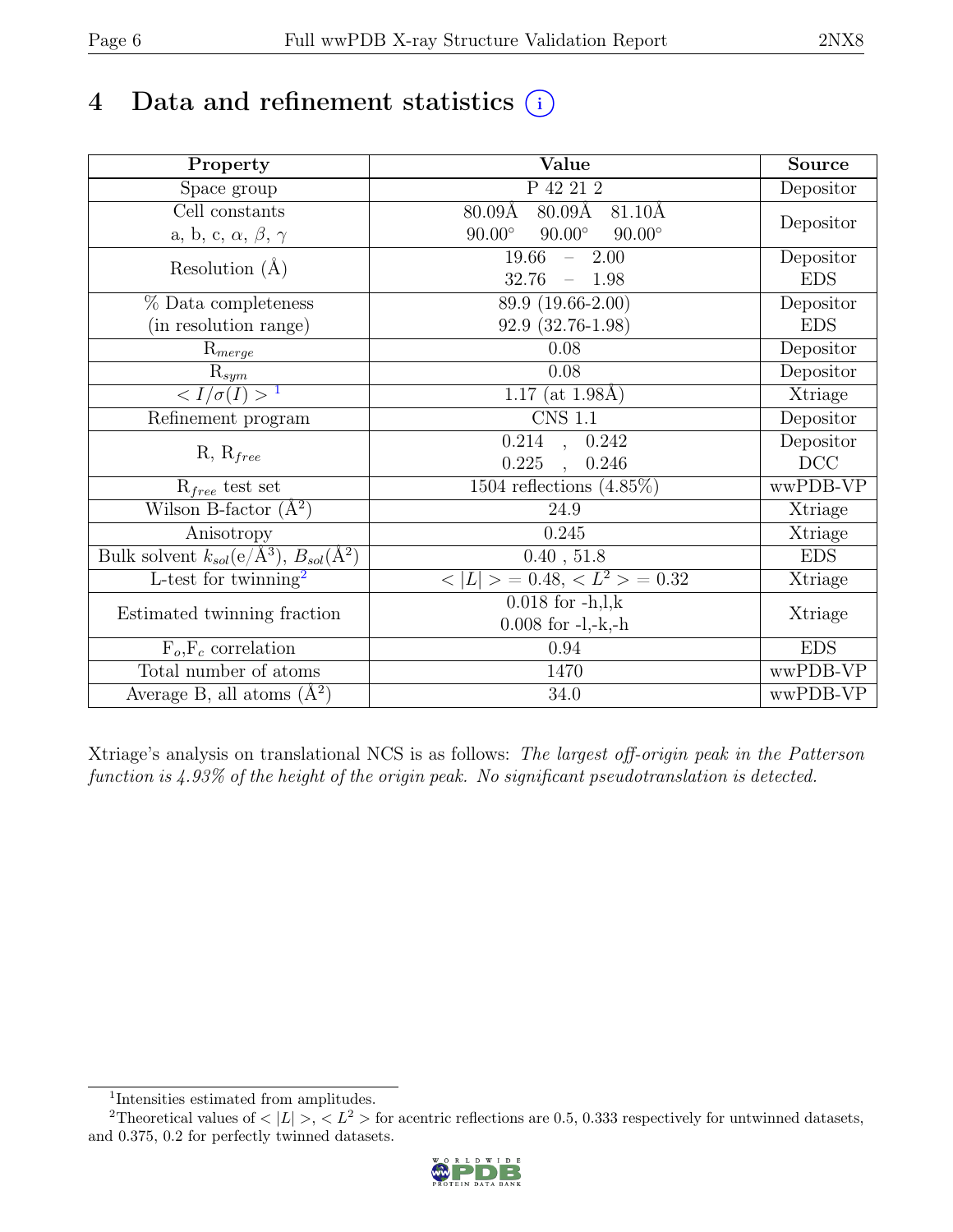# 5 Model quality  $(i)$

# 5.1 Standard geometry  $(i)$

Bond lengths and bond angles in the following residue types are not validated in this section: ZN, PO4

The Z score for a bond length (or angle) is the number of standard deviations the observed value is removed from the expected value. A bond length (or angle) with  $|Z| > 5$  is considered an outlier worth inspection. RMSZ is the root-mean-square of all Z scores of the bond lengths (or angles).

| Mol Chain |      | Bond lengths                    | Bond angles |                |  |
|-----------|------|---------------------------------|-------------|----------------|--|
|           |      | RMSZ $ #Z  > 5$ RMSZ $ #Z  > 5$ |             |                |  |
|           | 0.30 | 0/1347                          | 0.52        | $\vert 0/1810$ |  |

There are no bond length outliers.

There are no bond angle outliers.

There are no chirality outliers.

There are no planarity outliers.

#### 5.2 Too-close contacts  $(i)$

In the following table, the Non-H and H(model) columns list the number of non-hydrogen atoms and hydrogen atoms in the chain respectively. The H(added) column lists the number of hydrogen atoms added and optimized by MolProbity. The Clashes column lists the number of clashes within the asymmetric unit, whereas Symm-Clashes lists symmetry-related clashes.

|  |      |      | Mol   Chain   Non-H   H(model)   H(added)   Clashes   Symm-Clashes |
|--|------|------|--------------------------------------------------------------------|
|  | 1326 | 1323 |                                                                    |
|  |      |      |                                                                    |
|  |      |      |                                                                    |
|  | 138  |      |                                                                    |
|  |      | 1323 |                                                                    |

The all-atom clashscore is defined as the number of clashes found per 1000 atoms (including hydrogen atoms). The all-atom clashscore for this structure is 13.

All (35) close contacts within the same asymmetric unit are listed below, sorted by their clash magnitude.

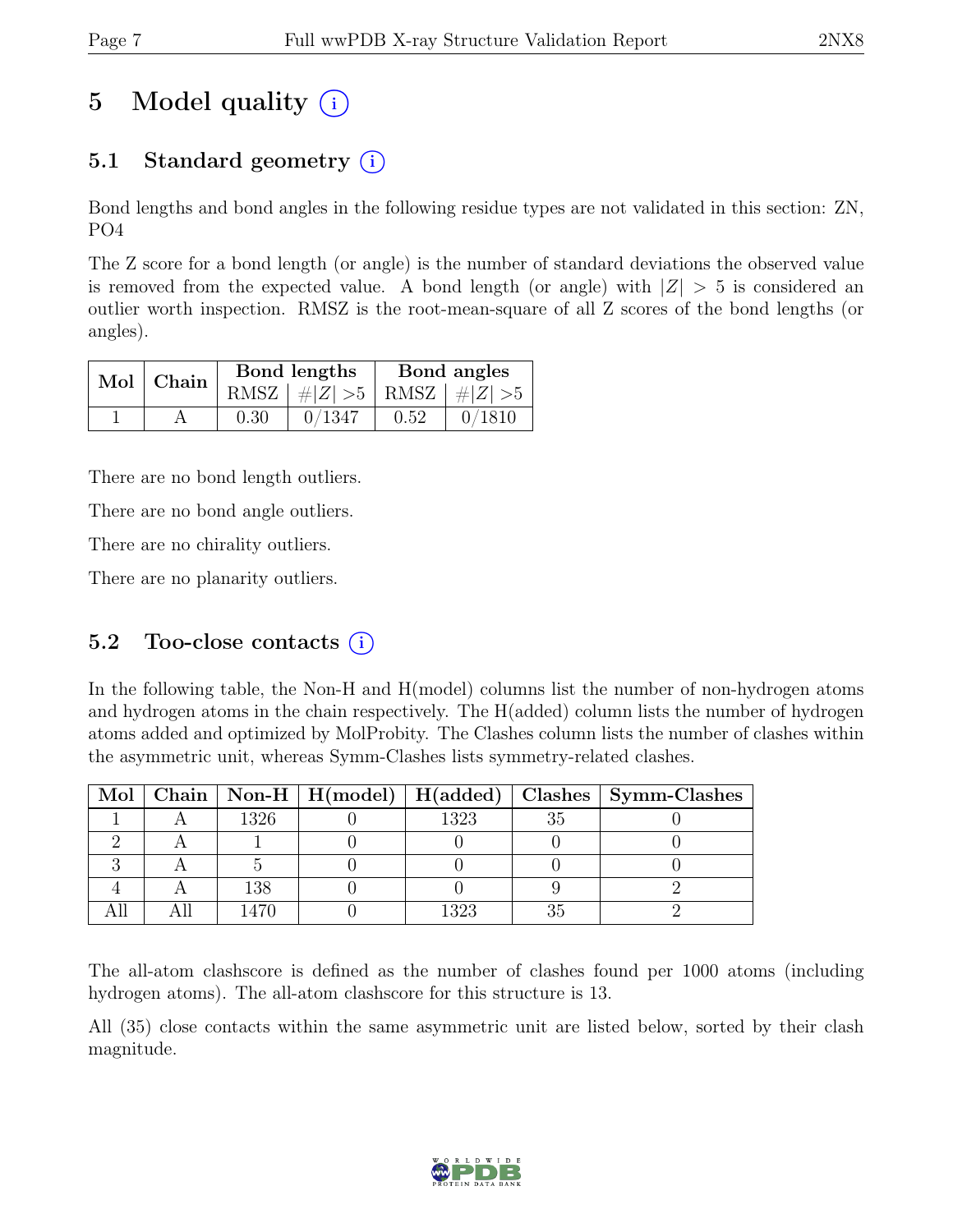| Atom-1             | Atom-2              | Interatomic      | Clash         |
|--------------------|---------------------|------------------|---------------|
|                    |                     | distance $(\AA)$ | overlap $(A)$ |
| 1: A:8: LEU: H     | 1:A:139:GLN:HE22    | 1.19             | 0.90          |
| 1:A:134:LEU:HD12   | 4:A:2063:HOH:O      | 1.73             | 0.87          |
| 1:A:131:ASP:HB3    | 4:A:2063:HOH:O      | 1.83             | 0.79          |
| 1:A:54:ASN:ND2     | 1: A:66: ALA:H      | 1.84             | 0.75          |
| 1: A:92: ILE: HG13 | 1: A: 153: MET: HE1 | 1.81             | 0.63          |
| 1:A:36:ILE:HD13    | 1: A:156: PHE:CE2   | 2.37             | 0.59          |
| 1:A:8:LEU:H        | 1:A:139:GLN:NE2     | 1.94             | 0.58          |
| 1: A:56: ARG:HD3   | 4:A:2185:HOH:O      | 2.05             | 0.57          |
| 1: A:12: SER:OG    | 1:A:15:GLU:HG3      | 2.06             | 0.56          |
| 1: A:118: LYS:O    | 1:A:125:LEU:HD11    | 2.08             | 0.54          |
| 1:A:92:ILE:HG13    | 1:A:153:MET:CE      | 2.38             | 0.53          |
| 1:A:172:LYS:HG2    | 1:A:173:GLU:HG3     | 1.91             | 0.53          |
| 1:A:17:THR:O       | 1: A:21: GLN: HG3   | 2.09             | 0.52          |
| 1:A:16:GLN:HB3     | 1:A:144:LEU:HD11    | 1.92             | 0.50          |
| 1:A:42:ILE:HG23    | 1: A:86:THR:CG2     | 2.40             | 0.50          |
| 1:A:158:ARG:HA     | 1:A:161:ARG:NH1     | 2.27             | 0.50          |
| 1:A:12:SER:HB3     | 4:A:2128:HOH:O      | 2.13             | 0.49          |
| 1: A:96: VAL:HB    | 4:A:2122:HOH:O      | 2.12             | 0.48          |
| 1:A:159:GLN:O      | 1:A:163:ARG:HG3     | 2.13             | 0.48          |
| 1:A:103:GLY:HA2    | 4:A:2093:HOH:O      | 2.12             | 0.48          |
| 1:A:159:GLN:NE2    | 4:A:2123:HOH:O      | 2.47             | 0.48          |
| 1: A:90: VAL:O     | 1:A:112:TYR:HA      | 2.13             | 0.48          |
| 1:A:54:ASN:HD22    | 1: A:66: ALA:H      | 1.58             | 0.47          |
| 1:A:33:LYS:HE2     | 1: A:58: GLU:CD     | 2.35             | 0.47          |
| 1: A: 158: ARG: O  | 1:A:162:GLU:HG3     | 2.14             | 0.46          |
| 1:A:131:ASP:OD1    | 1:A:133:ARG:N       | 2.49             | 0.46          |
| 1: A:20:MET:HB2    | 1:A:144:LEU:HD13    | 1.98             | 0.46          |
| 1: A:24:LEU:O      | 1:A:28:GLU:HG3      | 2.16             | 0.45          |
| 1:A:77:HIS:HD2     | 1:A:78:GLU:OE2      | 2.01             | 0.42          |
| 1:A:119:PHE:HD2    | 4:A:2193:HOH:O      | 2.01             | 0.42          |
| 1: A:36: ILE:H     | 1:A:36:ILE:HG12     | 1.74             | 0.42          |
| 1: A: 33: LYS: NZ  | 1: A:58: GLU:OE2    | 2.44             | 0.41          |
| 1: A:98: CYS:O     | 1:A:102:ILE:HG13    | 2.20             | 0.41          |
| 1:A:62:ALA:HA      | 4:A:2186:HOH:O      | 2.19             | 0.41          |
| 1:A:110:VAL:HG11   | 1:A:129:LEU:CD1     | 2.52             | 0.40          |

All (2) symmetry-related close contacts are listed below. The label for Atom-2 includes the symmetry operator and encoded unit-cell translations to be applied.

| Atom-1           | Atom-2                | Interatomic<br>distance $(A)$ | Clash<br>overlap $(A)$ |
|------------------|-----------------------|-------------------------------|------------------------|
| 4: A:2145: HOH:O | 4:A:2145:HOH:O[2 565] | 1.26                          | 0.94                   |
| 4: A:2066: HOH:O | 4:A:2066:HOH:O[7]     | $\Delta$ l                    |                        |

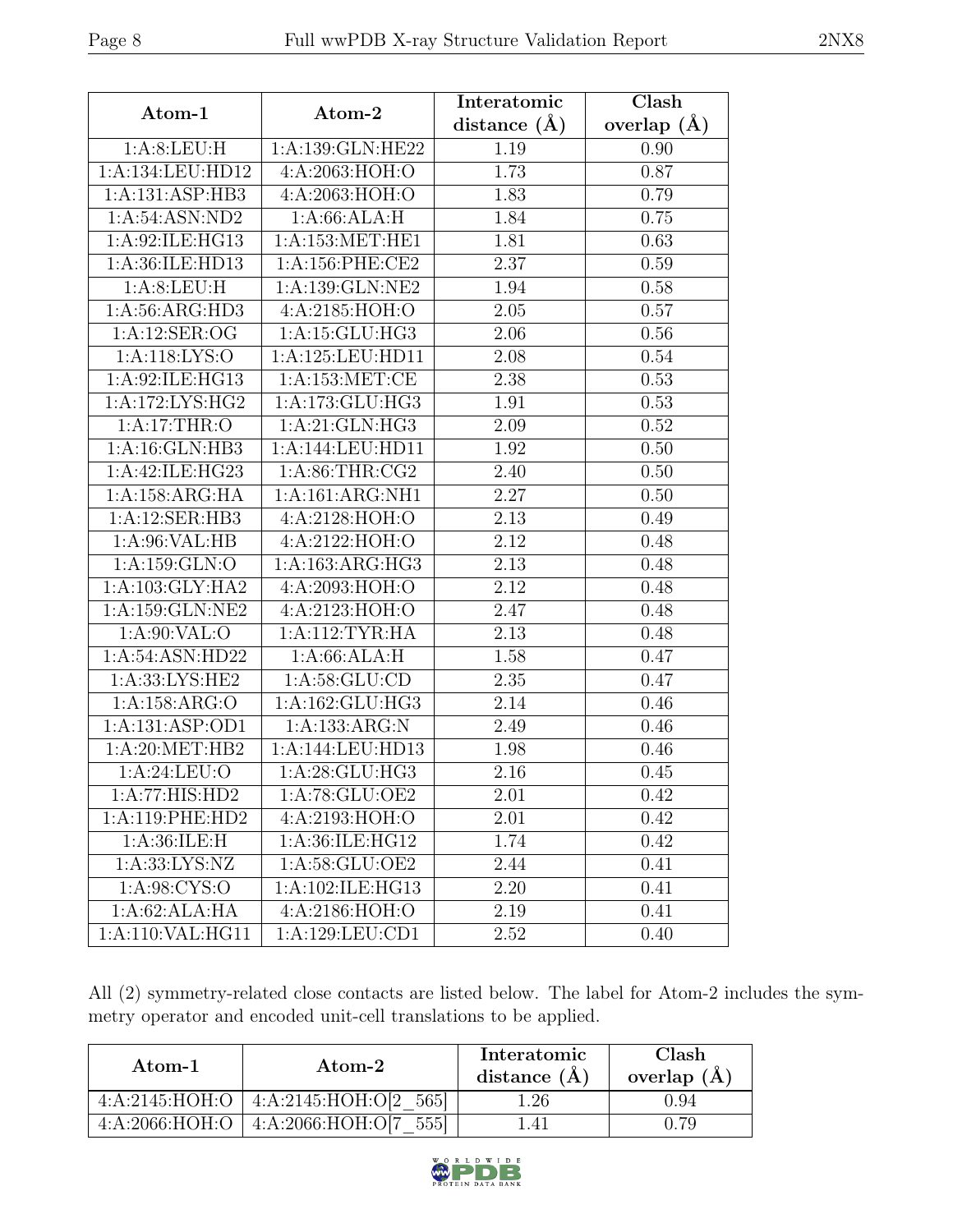## 5.3 Torsion angles (i)

#### 5.3.1 Protein backbone  $(i)$

In the following table, the Percentiles column shows the percent Ramachandran outliers of the chain as a percentile score with respect to all X-ray entries followed by that with respect to entries of similar resolution.

The Analysed column shows the number of residues for which the backbone conformation was analysed, and the total number of residues.

| $\vert$ Mol $\vert$ Chain $\vert$ | Analysed                                |  |          | Favoured   Allowed   Outliers   Percentiles |
|-----------------------------------|-----------------------------------------|--|----------|---------------------------------------------|
|                                   | $166/179$ (93\%)   156 (94\%)   8 (5\%) |  | $2(1\%)$ | <b>13</b> 7                                 |

All (2) Ramachandran outliers are listed below:

| Mol | Chain | $\operatorname{Res}% \left( \mathcal{N}\right) \equiv\operatorname{Res}(\mathcal{N}_{0})\cap\mathcal{N}_{1}$ | Lype |
|-----|-------|--------------------------------------------------------------------------------------------------------------|------|
|     |       |                                                                                                              |      |
|     |       |                                                                                                              |      |

#### 5.3.2 Protein sidechains (i)

In the following table, the Percentiles column shows the percent sidechain outliers of the chain as a percentile score with respect to all X-ray entries followed by that with respect to entries of similar resolution.

The Analysed column shows the number of residues for which the sidechain conformation was analysed, and the total number of residues.

|  |                                    | Mol   Chain   Analysed   Rotameric   Outliers   Percentiles |  |                 |  |
|--|------------------------------------|-------------------------------------------------------------|--|-----------------|--|
|  | 141/151 (93%)   137 (97%)   4 (3%) |                                                             |  | $\Box$ 43<br>44 |  |

All (4) residues with a non-rotameric sidechain are listed below:

| Mol | Chain | Res | Type |
|-----|-------|-----|------|
|     |       | 54  | ASN  |
|     |       | 83  | LEU  |
|     |       | 116 | ASN  |
|     |       |     | LEU  |

Sometimes sidechains can be flipped to improve hydrogen bonding and reduce clashes. All (8) such sidechains are listed below:

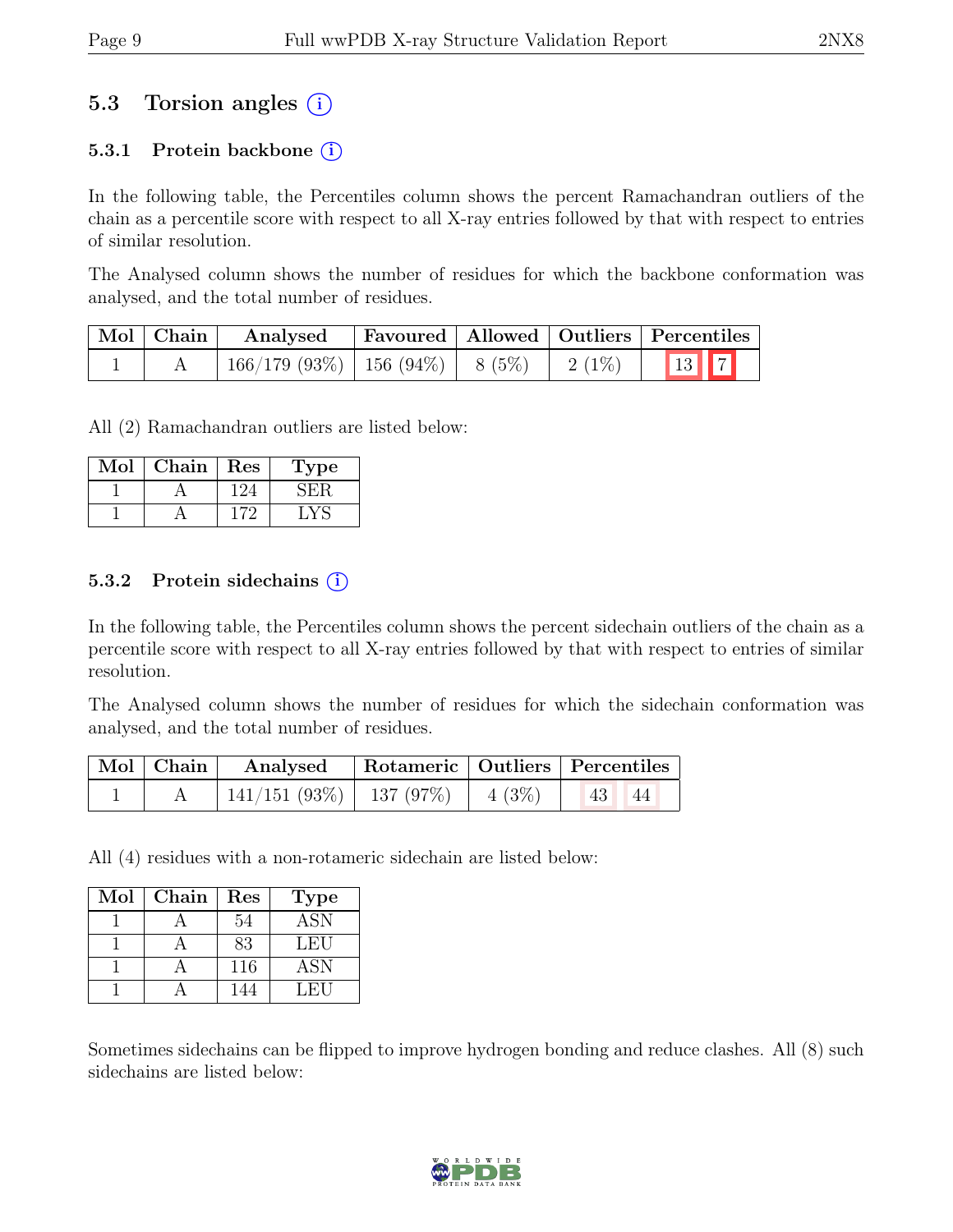| Mol | Chain | Res | <b>Type</b> |
|-----|-------|-----|-------------|
|     |       | 16  | <b>GLN</b>  |
| 1   |       | 32  | <b>GLN</b>  |
| 1   |       | 54  | <b>ASN</b>  |
| 1   |       | 77  | <b>HIS</b>  |
| 1   |       | 116 | <b>ASN</b>  |
| 1   |       | 136 | <b>HIS</b>  |
| 1   |       | 139 | <b>GLN</b>  |
|     |       | 159 | GLN         |

#### 5.3.3 RNA  $(i)$

There are no RNA molecules in this entry.

#### 5.4 Non-standard residues in protein, DNA, RNA chains (i)

There are no non-standard protein/DNA/RNA residues in this entry.

### 5.5 Carbohydrates  $(i)$

There are no monosaccharides in this entry.

### 5.6 Ligand geometry  $(i)$

Of 2 ligands modelled in this entry, 1 is monoatomic - leaving 1 for Mogul analysis.

In the following table, the Counts columns list the number of bonds (or angles) for which Mogul statistics could be retrieved, the number of bonds (or angles) that are observed in the model and the number of bonds (or angles) that are defined in the Chemical Component Dictionary. The Link column lists molecule types, if any, to which the group is linked. The Z score for a bond length (or angle) is the number of standard deviations the observed value is removed from the expected value. A bond length (or angle) with  $|Z| > 2$  is considered an outlier worth inspection. RMSZ is the root-mean-square of all Z scores of the bond lengths (or angles).

| Mol | <b>Type</b>     | $\mid$ Chain | Res  | Link                     |        | Bond lengths |         |               | Bond angles |         |
|-----|-----------------|--------------|------|--------------------------|--------|--------------|---------|---------------|-------------|---------|
|     |                 |              |      |                          | Counts | RMSZ         | #Z  > 2 | Counts   RMSZ |             | $\# Z $ |
|     | PO <sub>4</sub> |              | 2055 | $\overline{\phantom{0}}$ |        | 6.04         |         | 6,6,6         | 1.56        |         |

All (3) bond length outliers are listed below:

|  |  |                             | $\mid$ Mol $\mid$ Chain $\mid$ Res $\mid$ Type $\mid$ Atoms $\mid$ $\mid$ Z $\mid$ Observed(Å) $\mid$ Ideal(Å) $\mid$ |     |
|--|--|-----------------------------|-----------------------------------------------------------------------------------------------------------------------|-----|
|  |  | $2055$   PO4   P-O1   11.32 |                                                                                                                       | .50 |

Continued on next page...

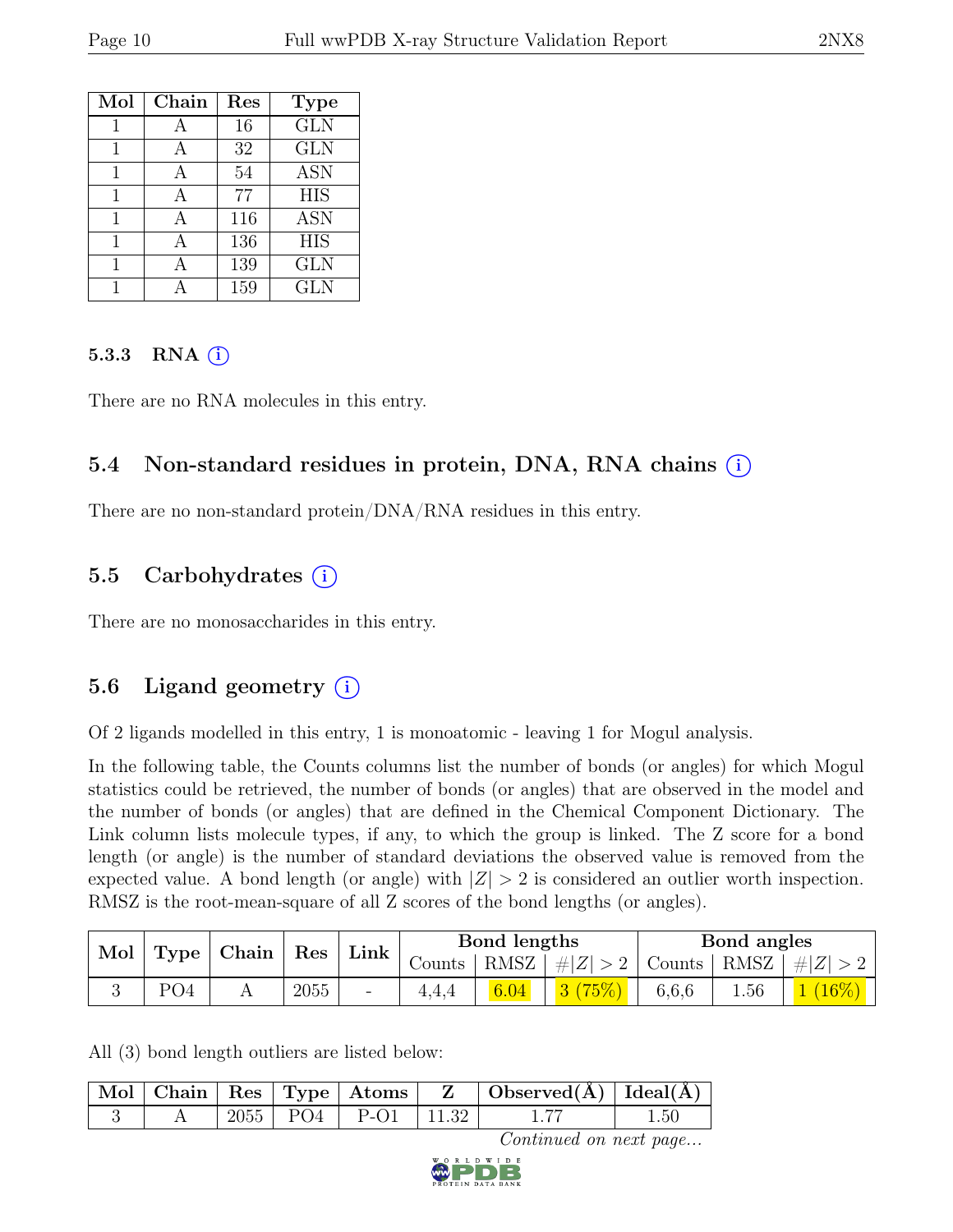Continued from previous page...

| $\operatorname{Mol}$ |      |                | $\vert$ Chain $\vert$ Res $\vert$ Type $\vert$ Atoms |         | $\mid$ Observed( $\AA$ ) $\mid$ Ideal( $\AA$ ) |          |
|----------------------|------|----------------|------------------------------------------------------|---------|------------------------------------------------|----------|
|                      | 2055 | $PO4$   $P-O2$ |                                                      | $-2.85$ | 1.46                                           | 1.54     |
|                      | 2055 | PO4            | $P-O4$                                               | $-2.48$ | 1.47                                           | $1.54\,$ |

All (1) bond angle outliers are listed below:

|  |  |                             | $\mid$ Mol $\mid$ Chain $\mid$ Res $\mid$ Type $\mid$ Atoms $\mid$ Z $\mid$ Observed( $\mid$ ) Ideal( $\mid$ ) |        |
|--|--|-----------------------------|----------------------------------------------------------------------------------------------------------------|--------|
|  |  | 2055   PO4   O4-P-O2   2.65 | 116.48                                                                                                         | 107.97 |

There are no chirality outliers.

There are no torsion outliers.

There are no ring outliers.

No monomer is involved in short contacts.

### 5.7 Other polymers  $(i)$

There are no such residues in this entry.

#### 5.8 Polymer linkage issues (i)

There are no chain breaks in this entry.

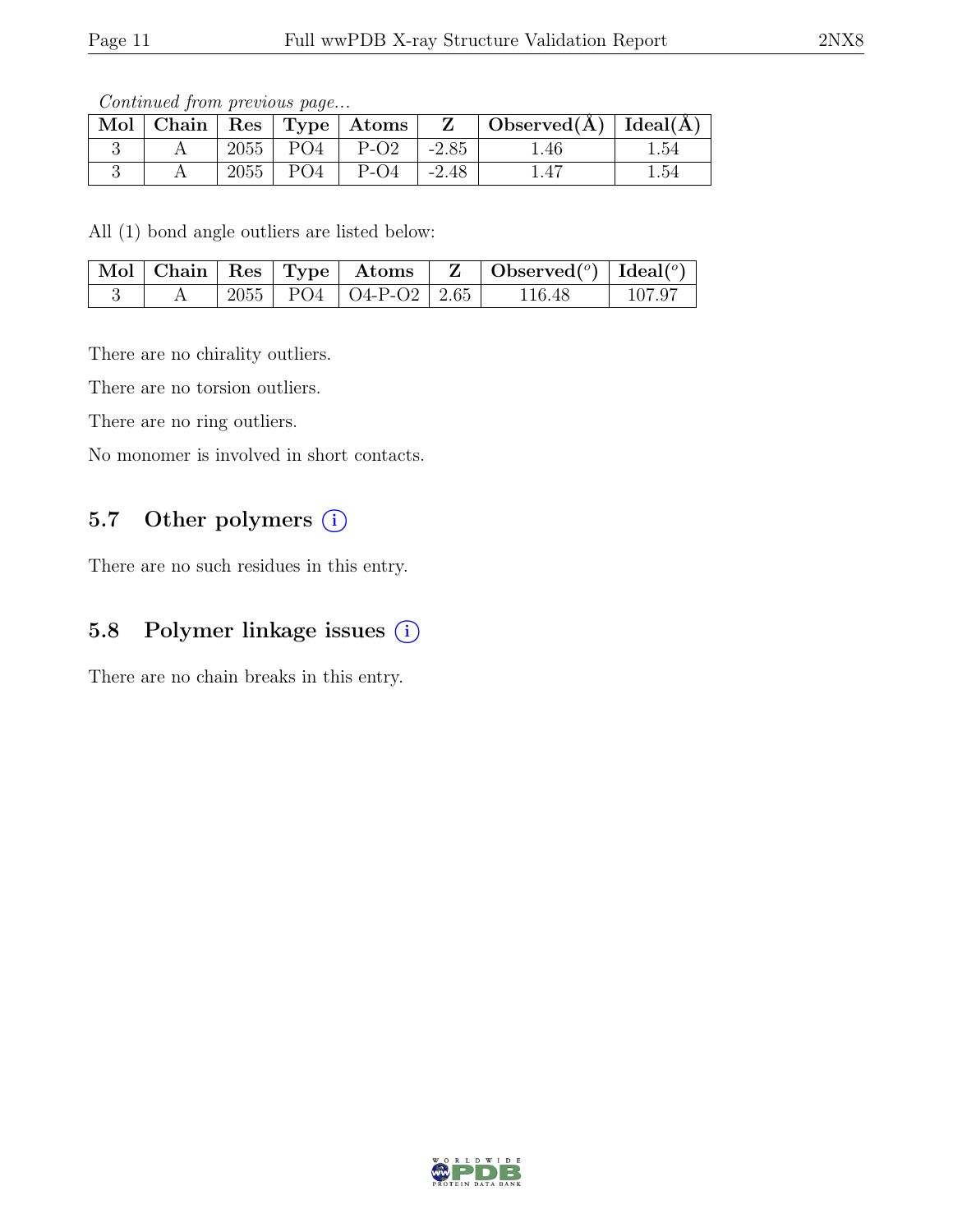# 6 Fit of model and data  $(i)$

# 6.1 Protein, DNA and RNA chains  $(i)$

In the following table, the column labelled  $#RSRZ>2$  contains the number (and percentage) of RSRZ outliers, followed by percent RSRZ outliers for the chain as percentile scores relative to all X-ray entries and entries of similar resolution. The OWAB column contains the minimum, median,  $95<sup>th</sup>$  percentile and maximum values of the occupancy-weighted average B-factor per residue. The column labelled 'Q< 0.9' lists the number of (and percentage) of residues with an average occupancy less than 0.9.

| Mol   Chain | Analysed     | ${ <\bf RSRZ> }$ | $\rm \#RSRZ{>}2$                   | $\vert$ OWAB( $\rm \AA^2)$ $\vert$ Q<0.9 |  |
|-------------|--------------|------------------|------------------------------------|------------------------------------------|--|
|             | 168/179(93%) | 0.44             | 11 (6%)   18   18   15, 30, 52, 78 |                                          |  |

All (11) RSRZ outliers are listed below:

| Mol          | Chain | $\operatorname{Res}% \left( \mathcal{N}\right) \equiv\operatorname{Res}(\mathcal{N}_{0})\cap\mathcal{N}_{1}$ | <b>Type</b> | <b>RSRZ</b> |
|--------------|-------|--------------------------------------------------------------------------------------------------------------|-------------|-------------|
| 1            | A     | 135                                                                                                          | <b>ASN</b>  | 5.2         |
| 1            | A     | 173                                                                                                          | <b>GLU</b>  | 5.2         |
| $\mathbf{1}$ | A     | 137                                                                                                          | $\rm{ARG}$  | 4.5         |
| 1            | А     | 6                                                                                                            | <b>SER</b>  | 4.3         |
| 1            | A     | 171                                                                                                          | ILE         | 3.7         |
| 1            | A     | 172                                                                                                          | <b>LYS</b>  | 3.6         |
| 1            | A     | 132                                                                                                          | GLU         | 2.8         |
| 1            | A     | 32                                                                                                           | <b>GLN</b>  | 2.3         |
| $\mathbf 1$  | А     | 117                                                                                                          | <b>GLN</b>  | 2.3         |
| 1            | A     | 9                                                                                                            | MET         | 2.2         |
| 1            |       |                                                                                                              | PHE         | 2.2         |

### 6.2 Non-standard residues in protein, DNA, RNA chains (i)

There are no non-standard protein/DNA/RNA residues in this entry.

### 6.3 Carbohydrates (i)

There are no monosaccharides in this entry.

### 6.4 Ligands  $(i)$

In the following table, the Atoms column lists the number of modelled atoms in the group and the number defined in the chemical component dictionary. The B-factors column lists the minimum,